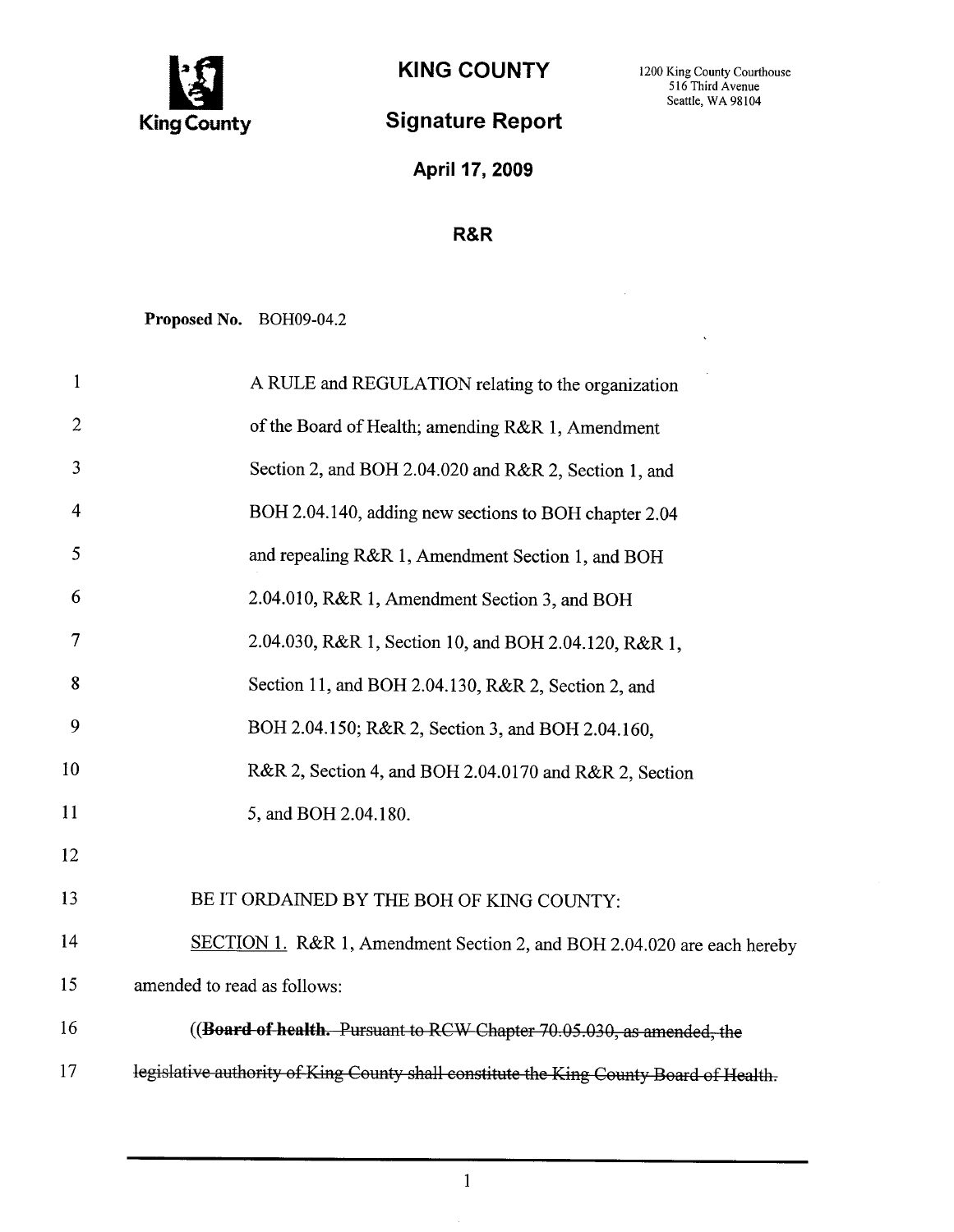| 18 | The rules and regulations of the board shall be adopted by ordinance.)) Rule 1.             |
|----|---------------------------------------------------------------------------------------------|
| 19 | Membership.                                                                                 |
| 20 | A. Consistent with K.C.C. 2.35.021, the board of health shall have a total of               |
| 21 | eleven members, of whom ten shall be voting members and one shall be a nonvoting            |
| 22 | member. Three of the voting members shall have votes weighted as two votes.                 |
| 23 | B. Consistent with K.C.C. 2.35.021A. 1. through 3., the Board of Health shall               |
| 24 | consist of the following members:                                                           |
| 25 | 1. Three shall be members of the metropolitan King County council who are                   |
| 26 | appointed by the chair of the council. Each county councilmember vote shall be              |
| 27 | weighted as two votes;                                                                      |
| 28 | 2. Three shall be elected officials of the city of Seattle who shall be appointed           |
| 29 | by the city; and                                                                            |
| 30 | 3. Two shall be elected officials from cities and towns of King County other than           |
| 31 | the city of Seattle to be appointed in a manner agreed to by and among the cities and towns |
| 32 | representing a majority of the populations of those cities and towns.                       |
| 33 | C.1. Consistent with K.C.C. 2.35.021A.4., there shall be two members of the board           |
| 34 | who are health professionals who shall be appointed by an affirmative vote of members       |
| 35 | representing seven votes. One of the health professionals should have knowledge of          |
| 36 | environmental health, including knowledge of septic systems and groundwater quality. A      |
| 37 | third nonvoting member, who shall be a health professional, shall be appointed by a         |
| 38 | majority vote of the other members of the board.                                            |
| 39 | 2. Consistent with K.C.C. 2.35.021, the terms of health professional members                |
| 40 | shall be established by the rules of the board. Beginning on January 1, 2011, the term of   |
|    |                                                                                             |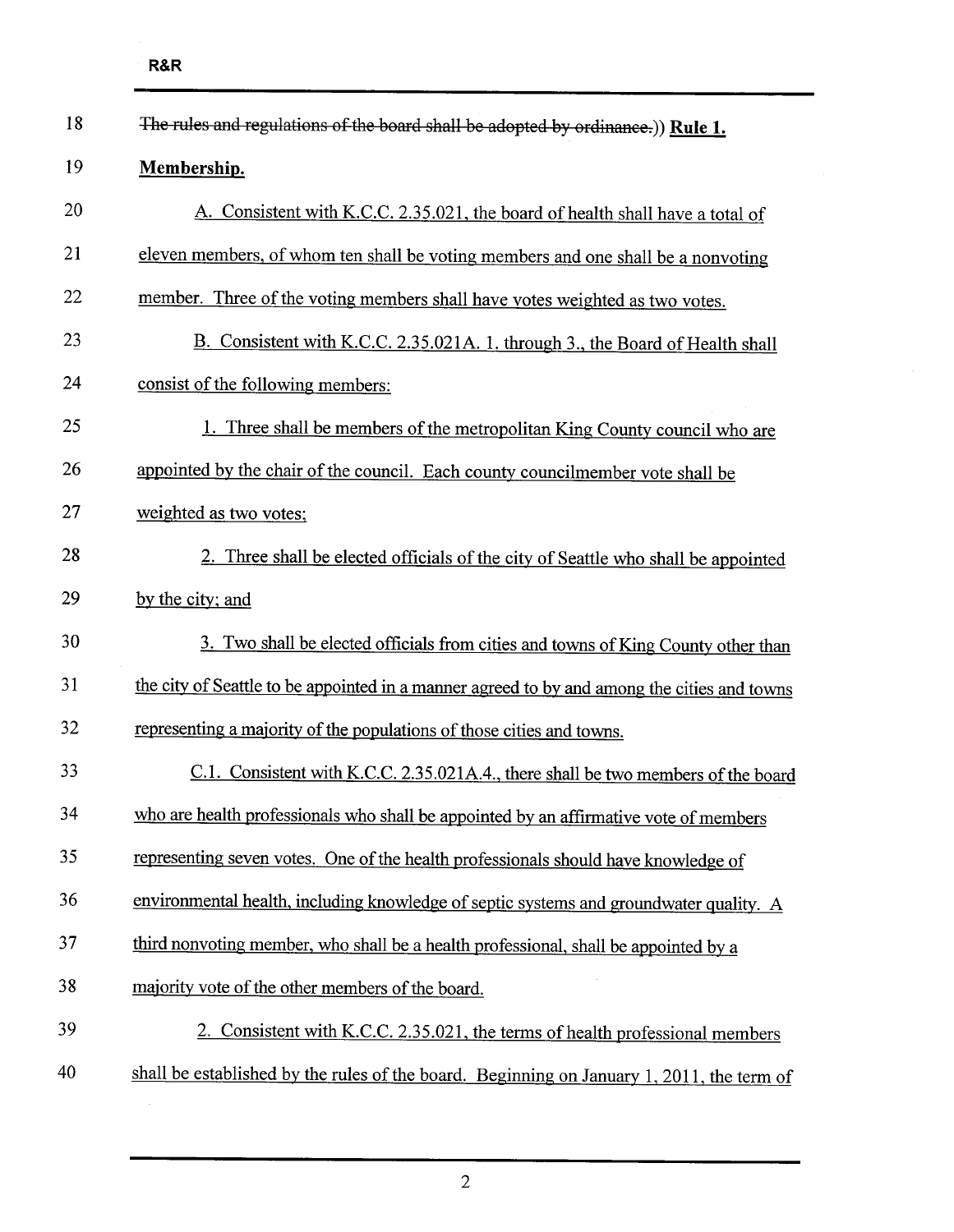| 41 | a health professional member is established as three years and the health professional      |
|----|---------------------------------------------------------------------------------------------|
| 42 | member may serve a maximum of three terms.                                                  |
| 43 | 3. The term of a health professional shall commence on January 1, though the                |
| 44 | board may appoint a health professional as a member of the board commencing at any          |
| 45 | time during the year. For appointments to a new term on the expiration of an existing       |
| 46 | term, if a health professional is appointed to the board after January 1, the term shall be |
| 47 | considered to have commenced on January 1. For appointments made to an existing term        |
| 48 | to fill a midterm vacancy, the health professional shall be appointed to serve the          |
| 49 | remainder of the existing term. If a health professional serves two years or more to fill a |
| 50 | midterm vacancy, the health professional shall be considered as having served a full term   |
| 51 | for the purposes of the term limits established in subsection C.2. of this section.         |
| 52 | D.1. Consistent with K.C.C. 2.35.021.B.1., alternate members for each regular               |
| 53 | member may be appointed according to the relevant procedures under subsection B.1, 2.       |
| 54 | or 3. of this section. During the meeting, an alternate member shall indicate to the clerk  |
| 55 | when the alternate member is serving in a regular member's absence and the clerk shall      |
| 56 | note the alternate member's attendance in the proceedings and include the alternate         |
| 57 | member in any roll call. When serving in a regular member's absence, an alternate           |
| 58 | member shall act as a regular member.                                                       |
| 59 | 2. Consistent with K.C.C. 2.35.021.B.2., the third nonvoting health professional            |
| 60 | member shall serve as an alternate voting member in the absence of either of the two        |
| 61 | voting health professional members.                                                         |

 $\mathcal{L}^{\mathcal{L}}$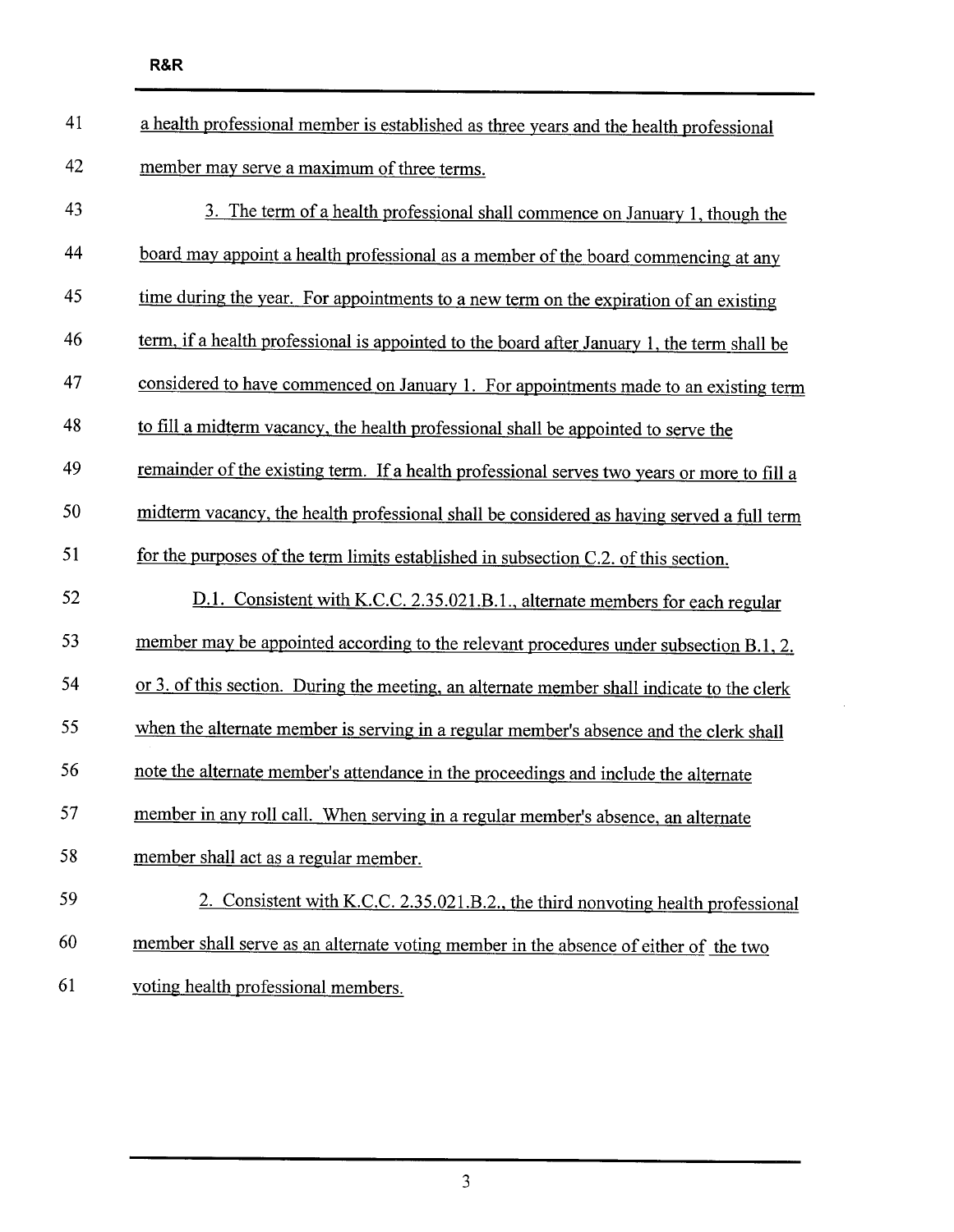| 62              | E. Consistent with RCW 70.05.040, vacancies on the board shall be filled by                |
|-----------------|--------------------------------------------------------------------------------------------|
| 63              | appointment within thirty days and made in the same manner as was the original             |
| 64              | appointment.                                                                               |
| 65              | F. Consistent with K.C.C. 2.35.061, members of the board of health may be                  |
| 66              | reimbursed for mileage and parking expenses between the member's workplace or              |
| 67              | residence and the location of the board of health meeting. Members may also be             |
| 68              | reimbursed for expenses, in accordance with the policies established for county            |
| 69              | employees in K.C.C. chapter 3.24, when traveling on official board of health business.     |
| 70              | NEW SECTION. SECTION 2. There is hereby added to BOH chapter 2.04 a                        |
| 71              | new section to read as follows:                                                            |
| 72              | Rule 2. Chair.                                                                             |
| 73              | A. Consistent with RCW 70.05.040, the board shall annually elect a chair to                |
| 74              | serve for a period of one year. The chair shall perform the usual functions of a presiding |
| 75              | officer.                                                                                   |
| 76              | B. The chair shall:                                                                        |
| 77 <sup>1</sup> | 1. Establish the agenda for regular and special meetings;                                  |
| 78              | 2. Call the board to order at the hour appointed for meeting and, if a quorum is           |
| 79              | present, shall cause the minutes of the previous meeting to be approved;                   |
| 80              | 3. Proceed with the order of business; and                                                 |
| 81              | 4. Adjourn the board when business is deemed finished. If a quorum is not                  |
| 82              | present, the chair shall proceed with any business that does not require a quorum.         |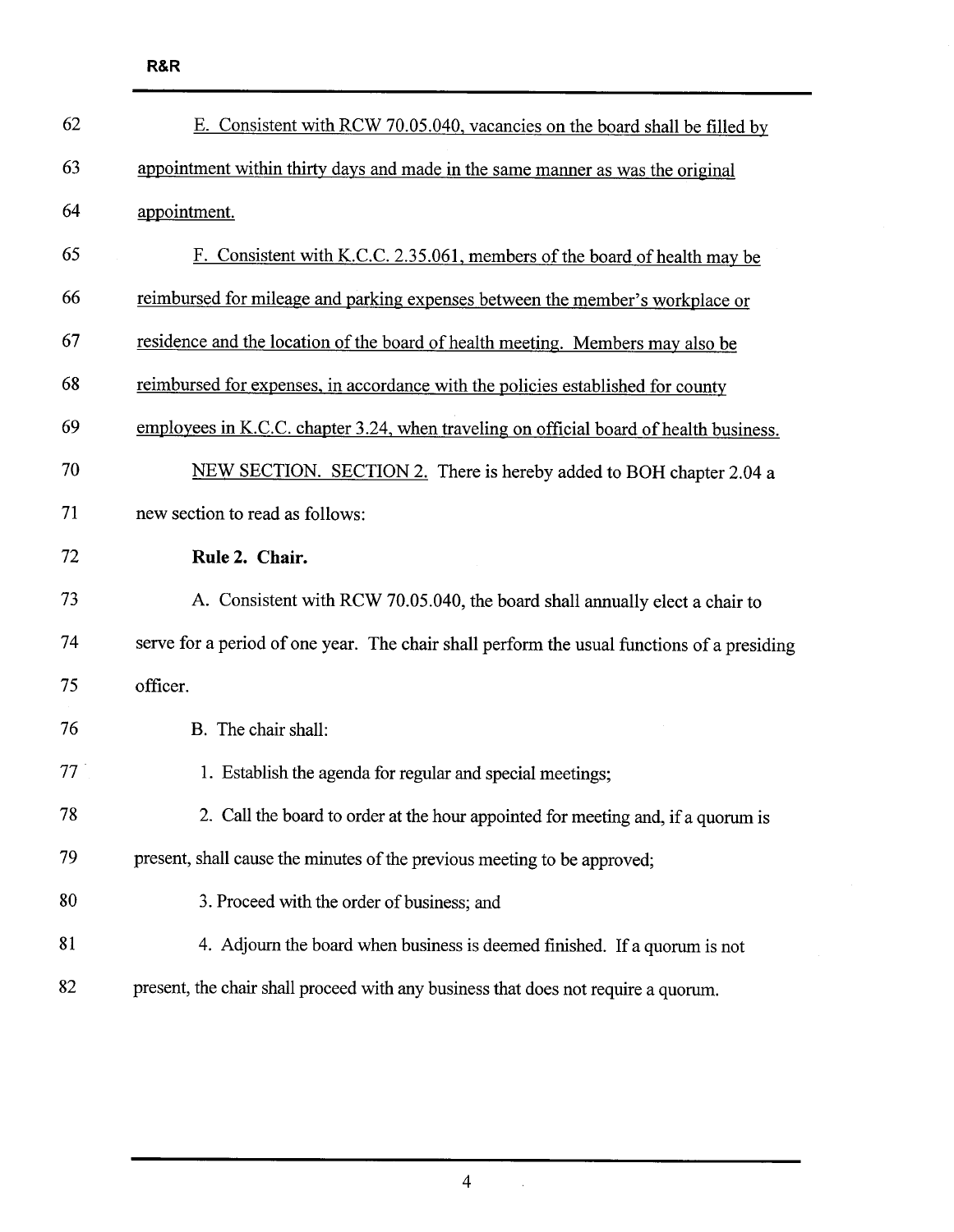| 83  | C. The chair shall preserve order and decorum and in the interest of efficiency may          |
|-----|----------------------------------------------------------------------------------------------|
| 84  | impose time and subject matter limits for the testimony and comment given by the public      |
| 85  | and members of the board.                                                                    |
| 86  | D. The chair shall promote efficient operation of the board, including alteration of         |
| 87  | the order of the agenda if necessary, and expedite orderly debate and the passage of routine |
| 88  | motions. The chair may speak to points of order, inquiry or information in preference to     |
| 89  | other members and shall decide all questions of order, subject to appeal to the board by two |
| 90  | members of the board.                                                                        |
| 91  | E. The chair may create standing and ad hoc committees of boardmembers and may               |
| 92  | appoint boardmembers and other persons to any committee to facilitate the performance of     |
| 93  | the board's functions.                                                                       |
| 94  | F. The chair shall sign rules and regulations and resolutions adopted by the board.          |
| 95  | G. The chair shall determine the process for selecting the candidates for the health         |
| 96  | professional members of the board.                                                           |
| 97  | NEW SECTION. SECTION 3. There is hereby added to BOH 2.04 a new                              |
| 98  | section to read as follows:                                                                  |
| 99  | Rule 3. Vice-chairs.                                                                         |
| 100 | A. Annually, the board shall designate four vice-chairs, each representing one of            |
| 101 | the major categories of membership:                                                          |
| 102 | 1. Metropolitan King County council;                                                         |
| 103 | 2. City of Seattle;                                                                          |
| 104 | 3. Suburban cities; and                                                                      |
| 105 | 4. Health professionals.                                                                     |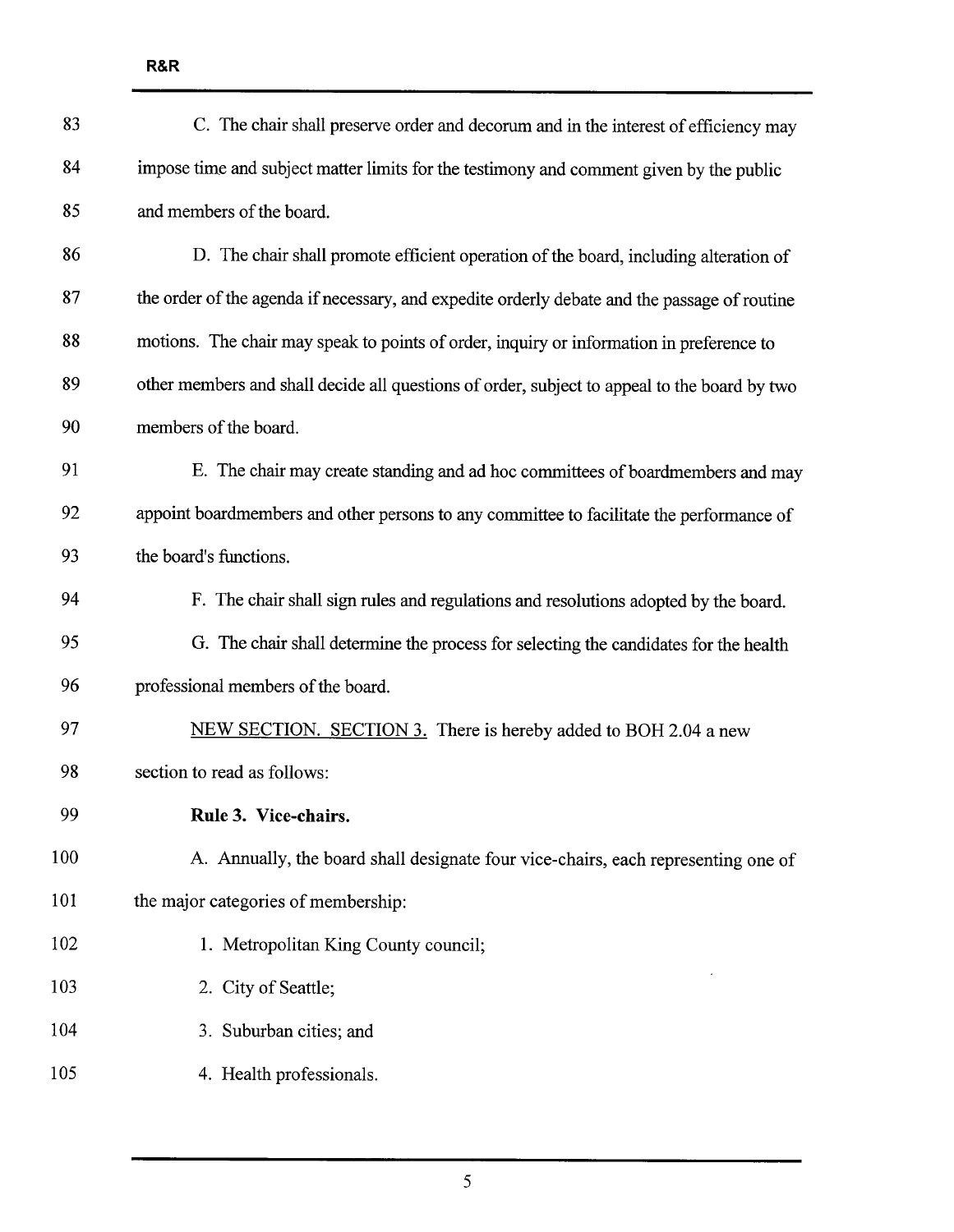| 106 | B. In the absence of the chair, a vice-chair will exercise the duties, powers and            |
|-----|----------------------------------------------------------------------------------------------|
| 107 | prerogatives of the chair. Each year the board shall designate by resolution the order in    |
| 108 | which the vice-chairs may act in the absence of the chair. The order of the vice-chair shall |
| 109 | rotate annually.                                                                             |
| 110 | NEW SECTION. SECTION 4. There is hereby added to BOH chapter 2.04 a new                      |
| 111 | section to read as follows:                                                                  |
| 112 | Rule 4. Meetings.                                                                            |
| 113 | A. The time of the regular meeting of the board shall be at 1:30 p.m. on the third           |
| 114 | Thursday of each month or, if the third Thursday falls on or near a legal holiday, an        |
| 115 | alternative date may be determined by the chair.                                             |
| 116 | B. Any regular meeting of the board may be cancelled by the chair of the board.              |
| 117 | C. All regular meetings of the board shall be held in the King County council                |
| 118 | chambers on the tenth floor of the King County Courthouse in Seattle, Washington.            |
| 119 | D. The chair or boardmembers representing seven votes may call a special                     |
| 120 | meeting of the board consistent with the provisions of RCW 42.30.080.                        |
| 121 | E. The board may hold executive sessions from which the public may be                        |
| 122 | excluded for purposes set forth in, and in compliance with, RCW 42.30.110.                   |
| 123 | F. Whenever, due to an emergency, as defined in K.C.C. 12.52.010, it is                      |
| 124 | imprudent, inexpedient or impossible to conduct the affairs of the board at the regular or   |
| 125 | usual place, the board may meet at any place within or without the territorial limits of the |
| 126 | county on the call of the chair or any two members of the board. After an emergency          |
| 127 | relocation, the affairs of the board shall be lawfully conducted at the emergency location   |

 $\label{eq:2.1} \frac{1}{\sqrt{2}}\int_{\mathbb{R}^{2}}\left|\frac{d\mathbf{r}}{d\mathbf{r}}\right|^{2}d\mathbf{r}d\mathbf{r}$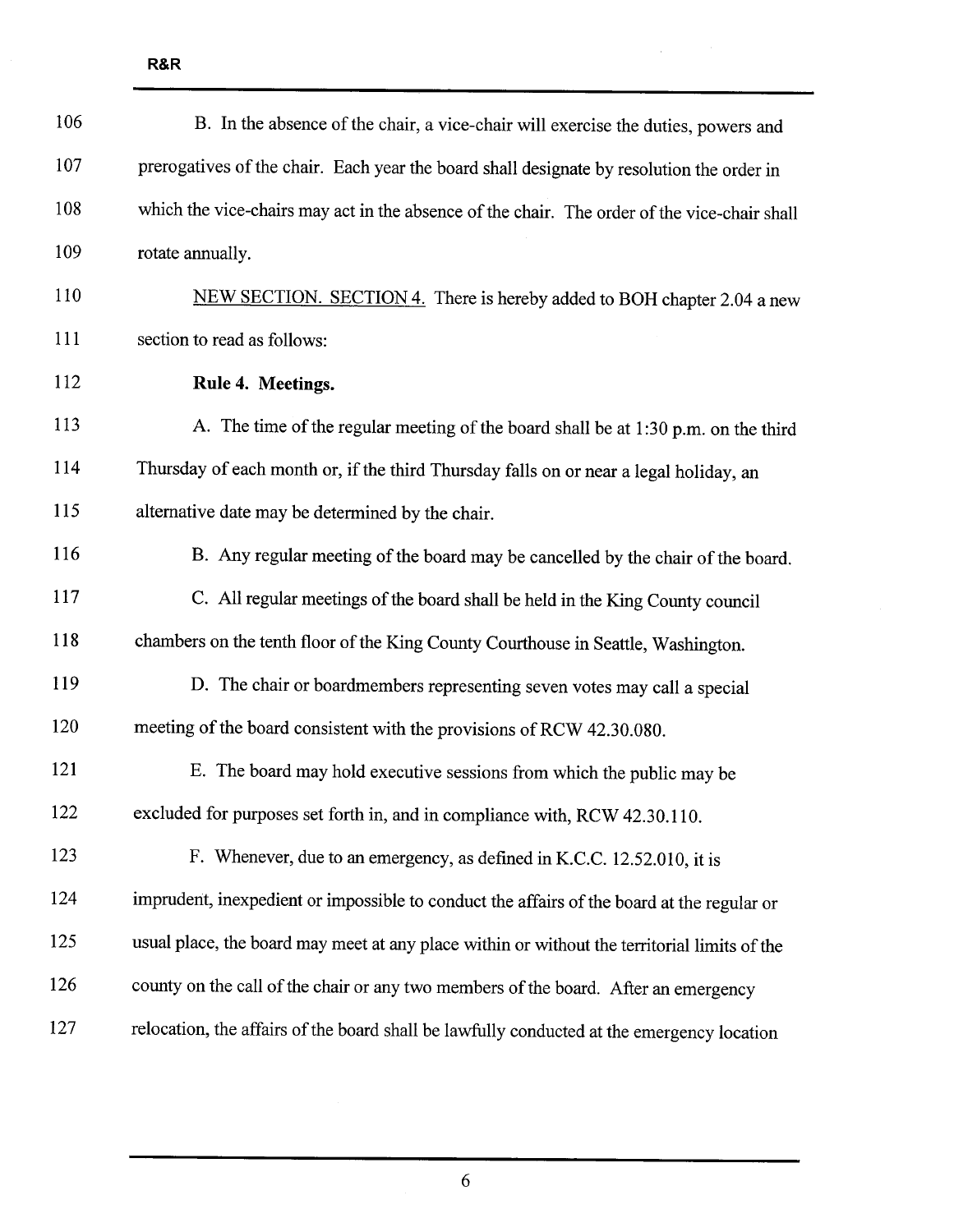| 128 | for the duration of the emergency. The notices required in Rule 6.B. shall be suspended |
|-----|-----------------------------------------------------------------------------------------|
| 129 | during the period of the emergency.                                                     |
| 130 | G. All regular and special meetings of the board shall be open to the public, in        |
| 131 | accordance with chapter 42.30 RCW. The board may order the removal of individuals       |
| 132 | who are interrupting the meeting and may adjourn and reconvene in another location as   |
| 133 | provided in RCW 42.30.050.                                                              |
| 134 | H. The proceedings of all board meetings shall be recorded electronically, unless       |
| 135 | the meeting is an emergency meeting as provided in Rule 4.F.                            |
| 136 | NEW SECTION. SECTION 5. There is hereby added to BOH chapter 2.04 a new                 |
| 137 | section to read as follows:                                                             |
| 138 | Rule 5. Agenda.                                                                         |
| 139 | A. Subject to the discretion of the chair, the board shall dispose of business in the   |
| 140 | following order:                                                                        |
| 141 | 1. Call to order;                                                                       |
| 142 | 2. Roll call;                                                                           |
| 143 | 3. Approval of minutes;                                                                 |
| 144 | 4. General public comment;                                                              |
| 145 | 5. Report of the chair;                                                                 |
| 146 | 6. Board member reports;                                                                |
| 147 | 7. Report of the director of the department of public health;                           |
| 148 | 8. Rulemaking:                                                                          |
| 149 | a. public hearing; and                                                                  |
| 150 | b. discussion and vote;                                                                 |
|     |                                                                                         |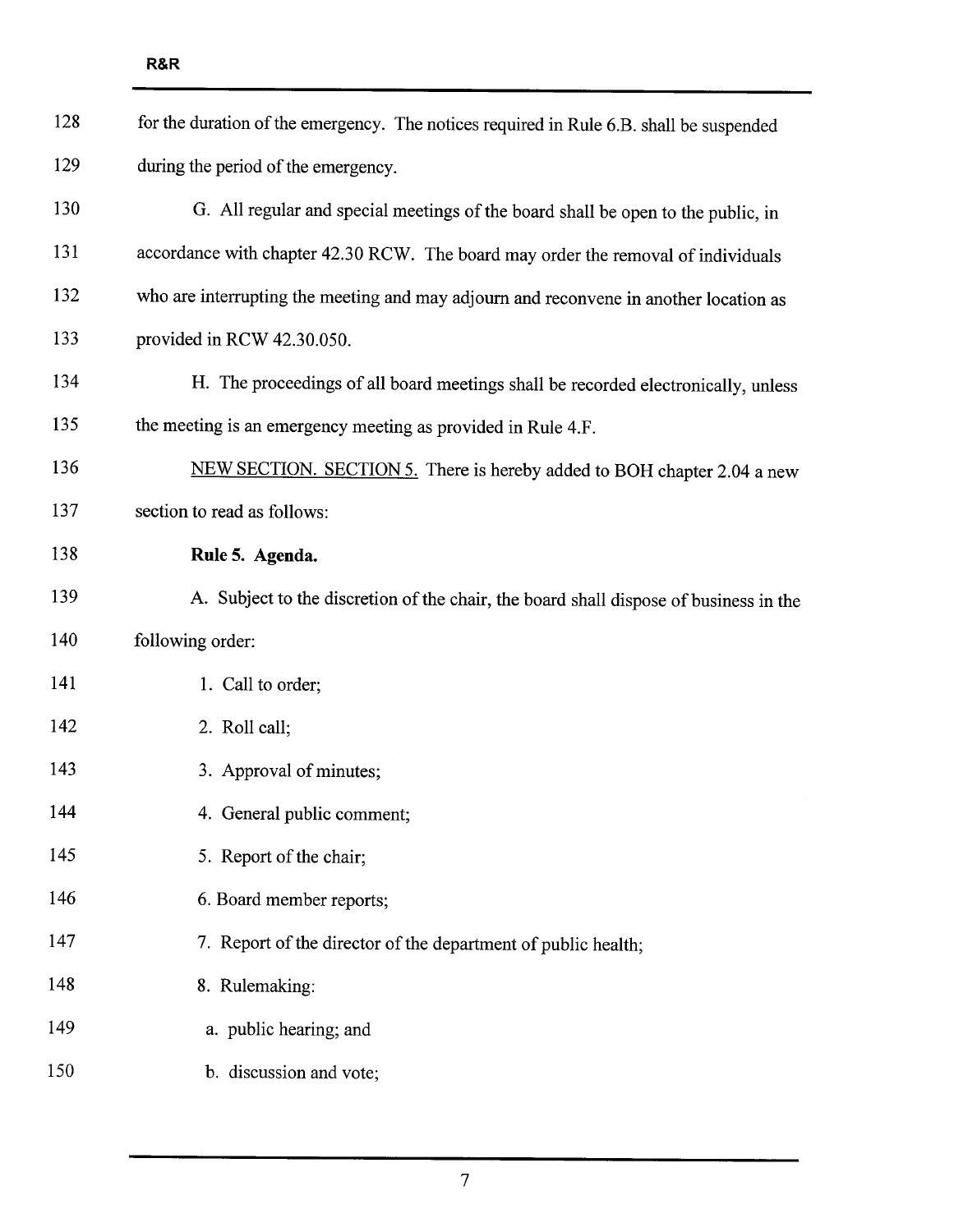$\sim$ 

| 151 | 9. Discussion and vote on other action items;                                             |
|-----|-------------------------------------------------------------------------------------------|
| 152 | 10. Briefings;                                                                            |
| 153 | 11. Report of the board administrator;                                                    |
| 154 | 12. Other business; and                                                                   |
| 155 | 13. Adjourn.                                                                              |
| 156 | B.1. Except in cases of emergency, the agenda and materials related to action             |
| 157 | items shall be sent to boardmembers at least seven days in advance of the meeting at      |
| 158 | which the items will be considered.                                                       |
| 159 | 2. The agenda for regular meetings of the board shall be posted to the internet at        |
| 160 | least seven days in advance of the meeting.                                               |
| 161 | SECTION 6. R&R 2, Section 1, and BOH 2.04.140 are each hereby amended to                  |
| 162 | read as follows:                                                                          |
| 163 | ((Prior to the adoption, amendment or repeal of any rule or regulation, the King          |
| 164 | County Board of Health shall conduct a public hearing on the subject of the proposed      |
| 165 | rules or regulations. The board shall give at least fourteen days' notice of the proposed |
| 166 | rules or regulations and hearing by one publication in the official newspaper of King     |
| 167 | County and by mailing notice to all persons or agencies who have made timely request of   |
| 168 | the board for advance notice of its rulemaking proceedings. Moreover, if the subject of   |
| 169 | the proposed rule relates to a specific community or communities within the county,       |
| 170 | notice shall also be published in the local community newspaper, if any. The notice shall |
| 171 | inelude:                                                                                  |
| 172 | A. Reference to the authority under which the rule or regulation is proposed;             |

 $\bar{z}$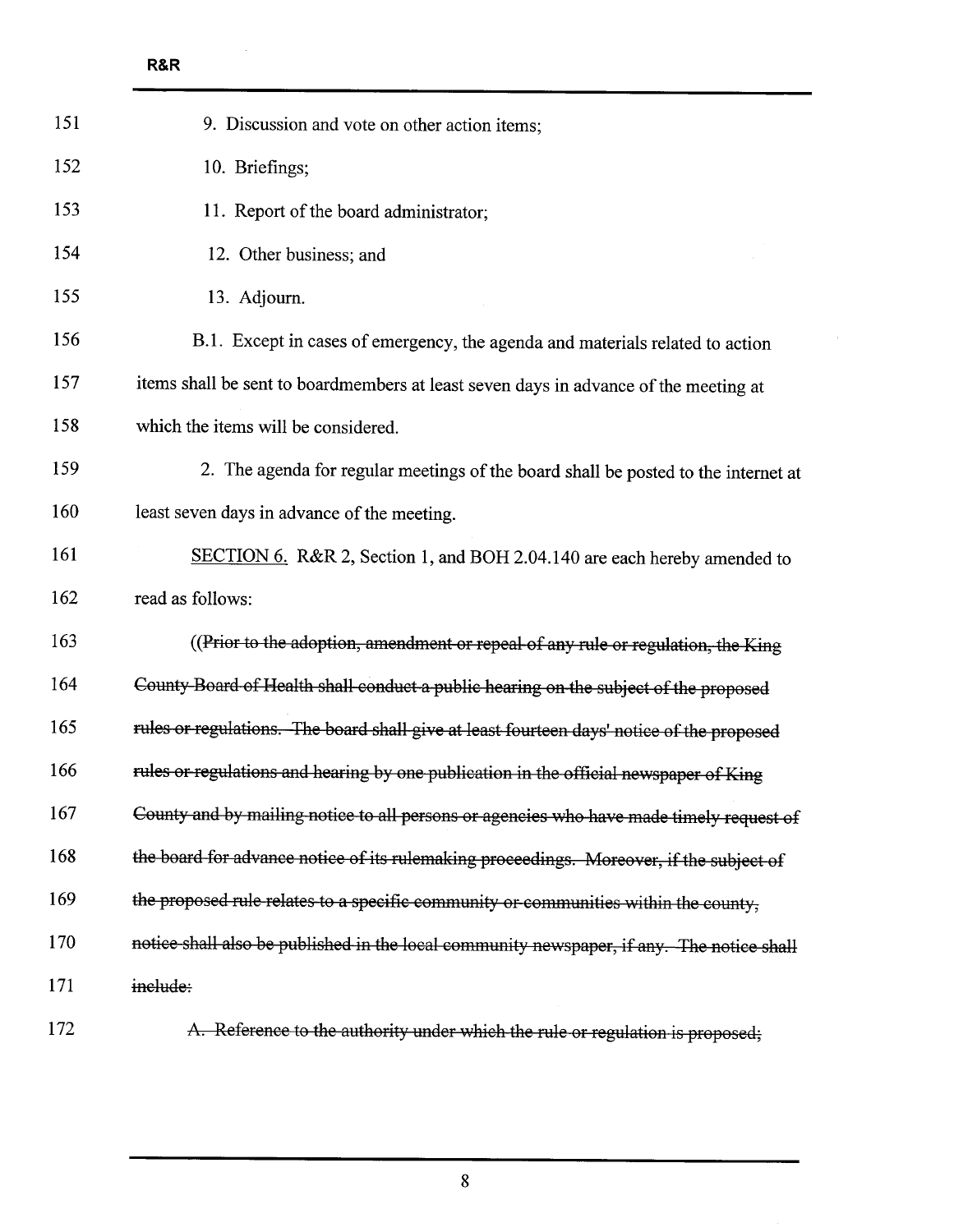| 173 | B. A description of the terms or substance of the proposed rule or regulation or of           |
|-----|-----------------------------------------------------------------------------------------------|
| 174 | the subjects and issues involved; and                                                         |
| 175 | C. A statement of the time and place of the public hearing and the manner in                  |
| 176 | which interested persons may present their views thereon.)) Rule 6. Rules and                 |
| 177 | regulations.                                                                                  |
| 178 | A. The board shall conduct rulemaking in compliance with chapter 42.30 RCW and                |
| 179 | this chapter.                                                                                 |
| 180 | <b>B.1.</b> Before the adoption, amendment or repeal of any rule or regulation, the board     |
| 181 | shall conduct a public hearing on the subject of the proposed rule or regulation at a regular |
| 182 | or special meeting of the board.                                                              |
| 183 | 2. The board shall provide at least fourteen days' notice of its intended action and          |
| 184 | of the public hearing by:                                                                     |
| 185 | a. publication in the official newspaper of King County; and                                  |
| 186 | b. mailing notice to all persons or agencies who have made timely written request             |
| 187 | to the clerk of the board for advance notice of rulemaking proceedings. If the subject of the |
| 188 | proposed rule relates to a specific community or communities within the county, notice shall  |
| 189 | also be published in a local community newspaper.                                             |
| 190 | 3. The notice shall include:                                                                  |
| 191 | reference to the authority under which the rule or regulation is proposed;                    |
| 192 | b. a description of the terms or substance of the proposed rule or regulation or of           |
| 193 | the subjects and issues involved; and                                                         |
| 194 | c. a statement of the time and place of the public hearing and the manner in                  |
| 195 | which interested persons may present their views.                                             |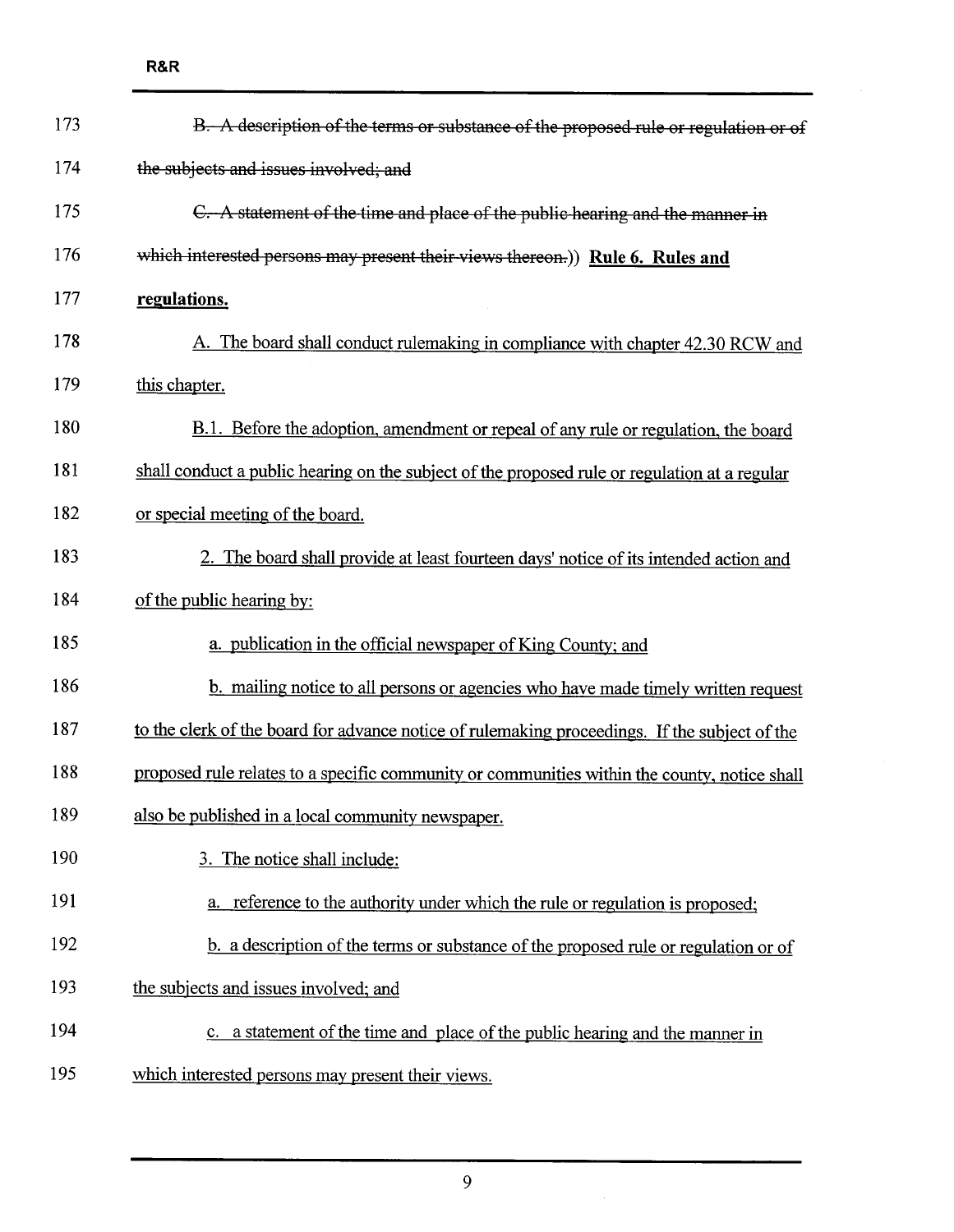| 196 | C.1. If the board finds that the immediate adoption, amendment or repeal of a rule                |
|-----|---------------------------------------------------------------------------------------------------|
| 197 | or regulation is necessary for the preservation of the public health, safety or general           |
| 198 | welfare, and that the observance of requirements of this chapter for notice and hearing           |
| 199 | would be contrary to the public interest, the board may dispense with these requirements          |
| 200 | and adopt, amend or repeal the rule as an emergency rule or regulation at a regular or            |
| 201 | special meeting of the board.                                                                     |
| 202 | D.1. With the exception of emergency rules, the effective date of a rule or                       |
| 203 | regulation shall be thirty days from the date of its adoption by the board unless a later date is |
| 204 | specified in the rule or regulation.                                                              |
| 205 | 2. Emergency rules are effective immediately upon adoption by the board and shall                 |
| 206 | not remain in effect for longer than ninety days.                                                 |
| 207 | E. Boardmembers, public health officials or interested persons may initiate                       |
| 208 | rulemaking by submitting proposals or recommendations for establishing, amending or               |
| 209 | repealing rules or regulations to the local public health officer who shall be responsible for    |
| 210 | preparing them for board consideration.                                                           |
| 211 | F. All rules and regulations adopted by the board shall be drafted in a form                      |
| 212 | established by the clerk of the board.                                                            |
| 213 | NEW SECTION. SECTION 7. There is hereby added to BOH chapter 2.04 a new                           |
| 214 | section to read as follows:                                                                       |
| 215 | Rule 7. Resolutions.                                                                              |
| 216 | A. The board may adopt resolutions to indicate its intent with regard to a                        |
| 217 | particular subject. The board may also amend or repeal previously adopted resolutions.            |
| 218 | B. Resolutions shall be noted as action items on the meeting agenda.                              |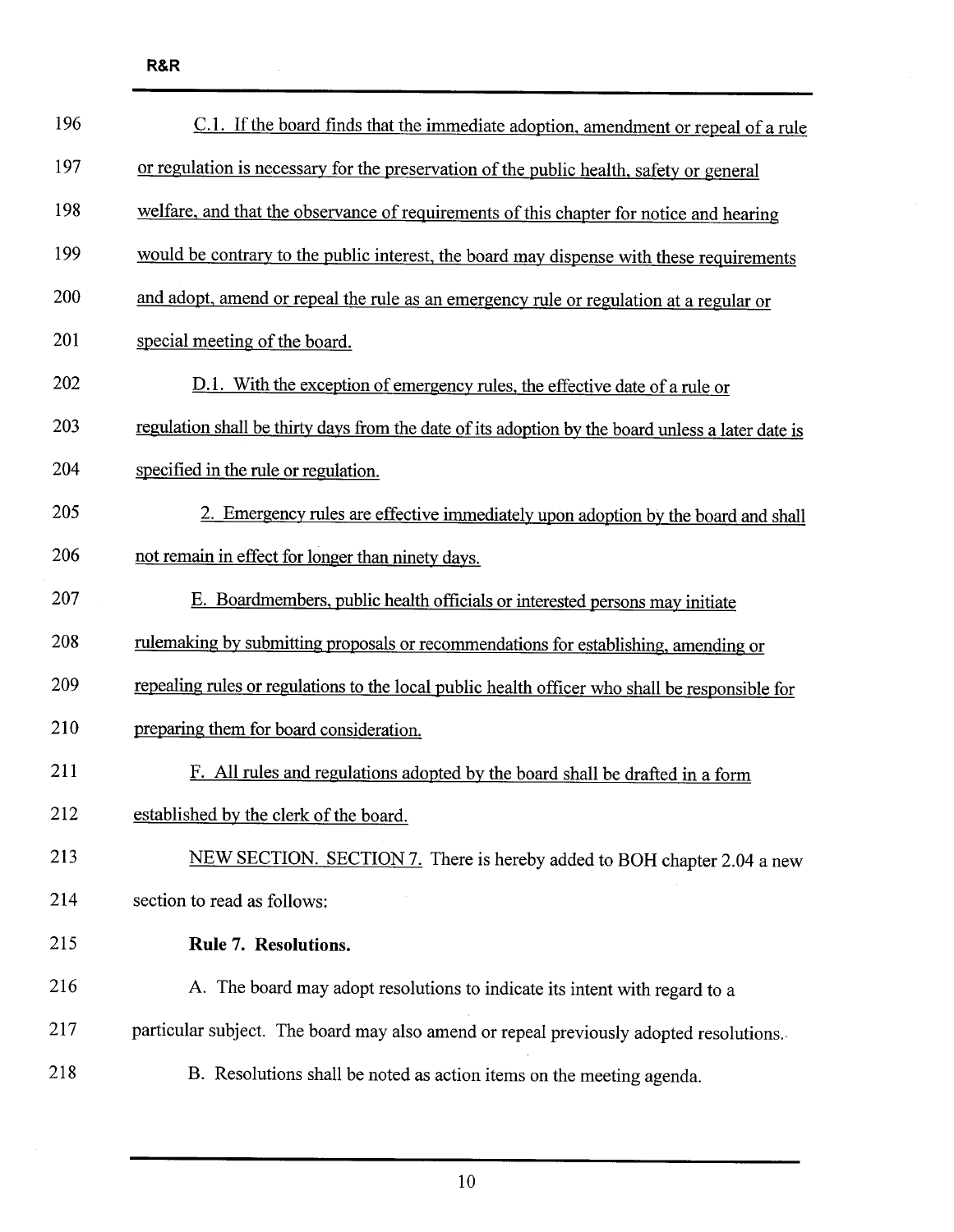| 219 | C. All resolutions adopted by the board shall be drafted in a form established by            |
|-----|----------------------------------------------------------------------------------------------|
| 220 | the clerk of the board.                                                                      |
| 221 | NEW SECTION. SECTION 8. There is hereby added to BOH chapter 2.04 a new                      |
| 222 | section to read as follows:                                                                  |
| 223 | Rule 8. Quorum and voting.                                                                   |
| 224 | A.1. Board members representing seven votes shall constitute a quorum for board              |
| 225 | meetings. A quorum is presumed to exist unless a member calls the quorum into                |
| 226 | question.                                                                                    |
| 227 | 2. Nothing in this subsection shall be construed to waive or negate the                      |
| 228 | requirements prescribed under subsections C., D., E. and F. of this section.                 |
| 229 | B. Boardmembers shall notify the chair and the clerk in advance if unable to                 |
| 230 | attend any regular meeting of the board.                                                     |
| 231 | C.1. An affirmative vote of members representing seven votes is required to                  |
| 232 | adopt, amend or repeal rules and regulations. However, any repeal or amendment of an         |
| 233 | existing rule or regulation that was effective before January 1, 1996, which applies         |
| 234 | outside of the limits of the city of Seattle shall be adopted only by an affirmative vote of |
| 235 | members representing seven votes as well as an affirmative vote collectively of a            |
| 236 | majority of the represented votes of King County councilmembers and the suburban city        |
| 237 | members.                                                                                     |
| 238 | 2. Any amendment or repeal of an existing rule or regulation adopted by the                  |
| 239 | board of health of the city of Seattle and effective before January 1, 1996, shall be        |
| 240 | adopted only by an affirmative vote of the members representing seven votes as well as       |
| 241 | an affirmative vote of a majority of the members appointed by the city of Seattle.           |
|     |                                                                                              |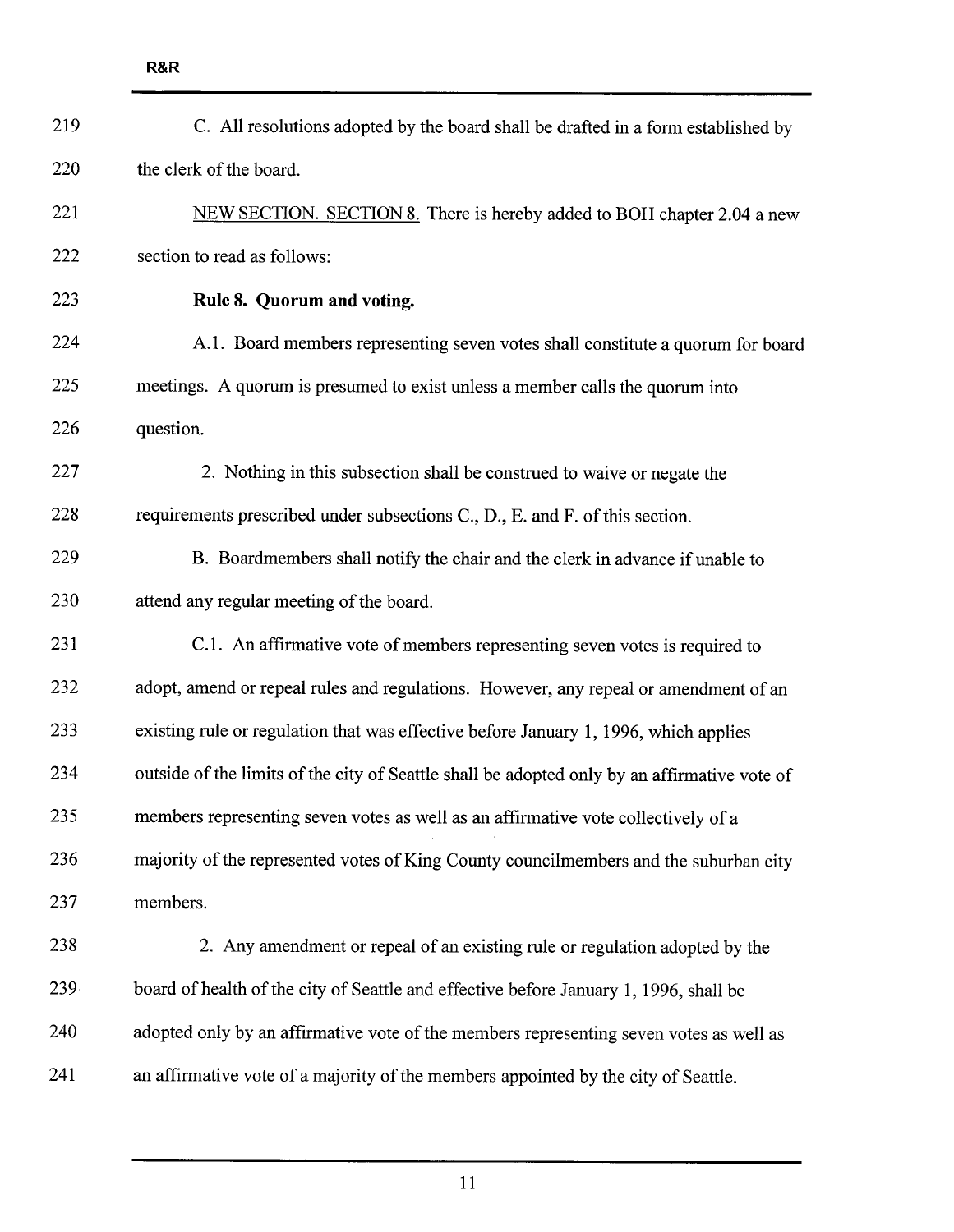| 242 | D. A majority of affirmative votes by board members representing seven votes is              |
|-----|----------------------------------------------------------------------------------------------|
| 243 | required for all actions on resolutions and motions.                                         |
| 244 | E. A roll call vote shall be taken on final passage of all rules and regulations and         |
| 245 | resolutions.                                                                                 |
| 246 | F. There will be no voting by proxy on any question before the board.                        |
| 247 | NEW SECTION. SECTION 9. There is hereby added to BOH chapter 2.04 a new                      |
| 248 | section to read as follows:                                                                  |
| 249 | Rule 9. Public comment.                                                                      |
| 250 | A. At each meeting, the chair shall call for general comments and invite persons             |
| 251 | wishing to testify to the board to come forward. Persons testifying before the board shall   |
| 252 | give their name. The chair may establish time and subject matter limits for individuals      |
| 253 | who wish to speak.                                                                           |
| 254 | B. In addition to the general comments as provided in Rule 9.A., before the                  |
| 255 | adoption, amendment or repeal of any rule or regulation, the board shall conduct a public    |
| 256 | hearing on the subject of the proposed rule or regulation at a regular or special meeting of |
| 257 | the board. Persons testifying before the board shall give their name. Public testimony       |
| 258 | shall be germane to the proposed rule or regulation. The chair shall liberally construe this |
| 259 | rule as it relates to public testimony. When necessary due to the number of persons          |
| 260 | wishing to testify, the chair may establish time limits for speaking.                        |
| 261 | C. A person who is not a member of the board shall not address the board in                  |
| 262 | session without the permission of the chair or a specific request of a boardmember.          |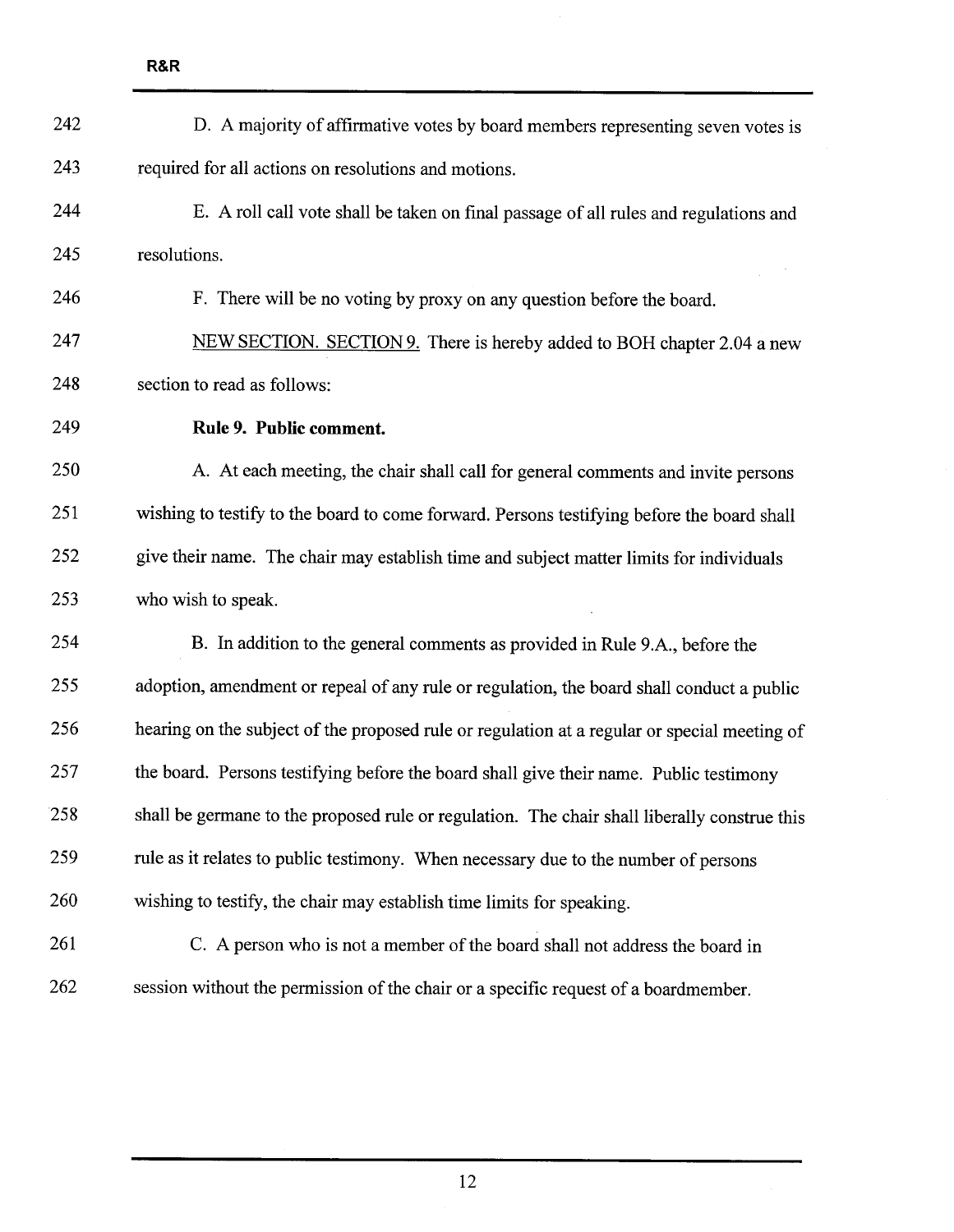| 263 | D.1. The board meetings and all of its public activities shall be accessible to               |
|-----|-----------------------------------------------------------------------------------------------|
| 264 | persons with disabilities. Upon request by people with disabilities, board information        |
| 265 | made available to the public shall be made available in alternate formats.                    |
| 266 | 2. Upon request, the board shall make reasonable accommodations to enable                     |
| 267 | members of the public with disabilities to participate in all public board business.          |
| 268 | 3. Any individual wishing to request auxiliary aids or services, including sign               |
| 269 | language or communication materials in alternate formats should direct the request to the     |
| 270 | clerk of the board. The request should be made at the earliest possible opportunity.          |
| 271 | NEW SECTION. SECTION 10. There is hereby added to BOH chapter 2.04 a                          |
| 272 | new section to read as follows:                                                               |
| 273 | Rule 10. Staff.                                                                               |
| 274 | A.1. The director of the King County department of public health or the director's            |
| 275 | designee shall act as administrative officer for the board and shall be responsible for       |
| 276 | administering the operations of the board.                                                    |
| 277 | B. The King County prosecuting attorney, or the prosecuting attorney's designee,              |
| 278 | shall serve as legal counsel to the board. If necessary, the chair shall request that the     |
| 279 | prosecuting attorney or the prosecuting attorney's designee attend all regular board          |
| 280 | meetings and such other meetings as requested by the chair. The chair may, at any time        |
| 281 | during a meeting at which the prosecuting attorney or the prosecuting attorney's designee     |
| 282 | is present, request an oral or written opinion to decide any question of law pertinent to the |
| 283 | business of the board.                                                                        |
| 284 | C. The clerk of the board shall:                                                              |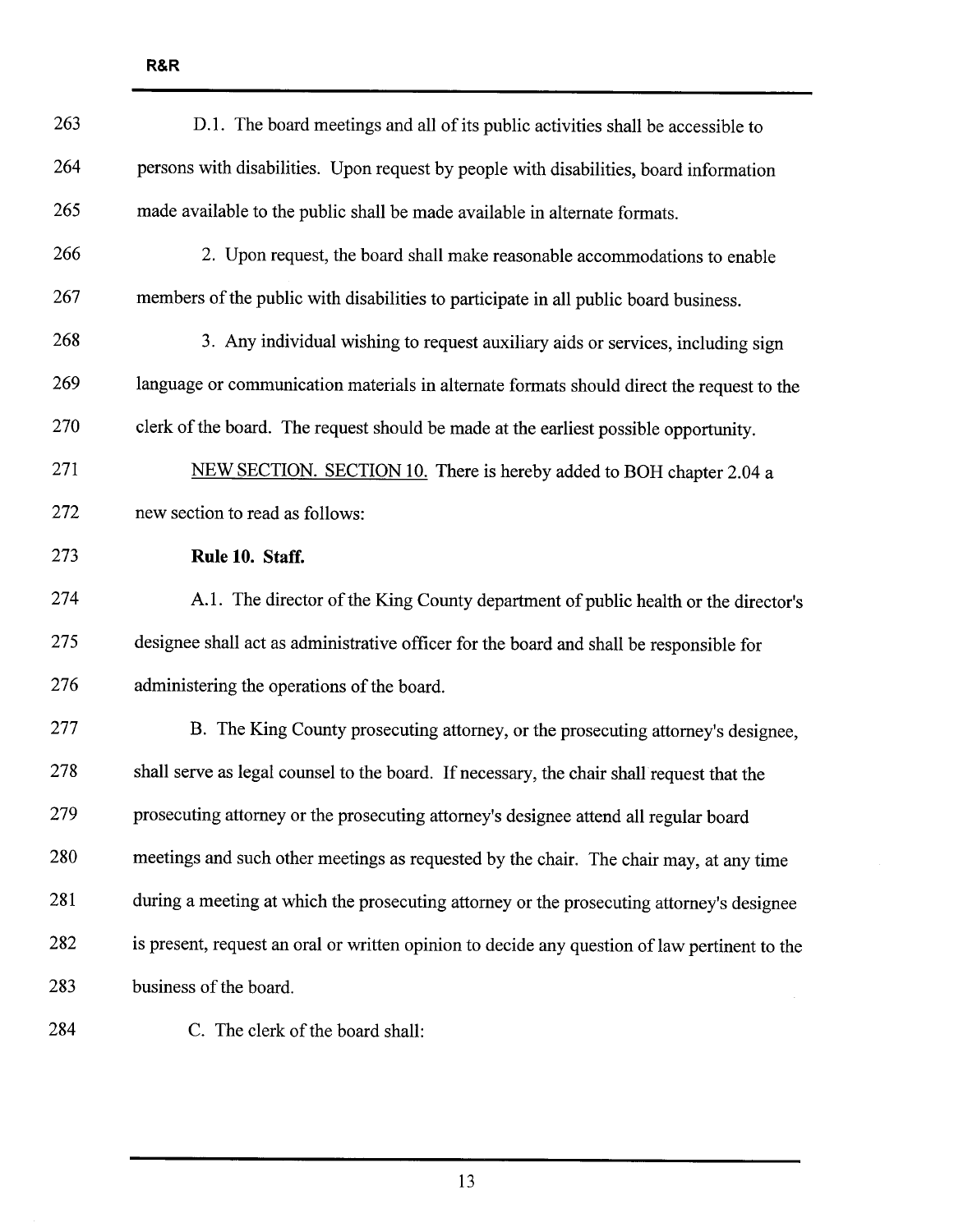| 285 | 1. Prepare and distribute agendas, proposed rules and regulations, resolutions             |
|-----|--------------------------------------------------------------------------------------------|
| 286 | and meeting packets;                                                                       |
| 287 | 2. Attend board meetings, take roll call and votes at meetings and prepare                 |
| 288 | written minutes of each meeting;                                                           |
| 289 | 3. Assist in the drafting of rules and regulations and resolutions in conformance          |
| 290 | with drafting protocols;                                                                   |
| 291 | 4. Maintain the board's records and provide access to those records on the                 |
| 292 | internet; and                                                                              |
| 293 | 5. Codify all adopted rules and regulations in the King County board of health             |
| 294 | code, including legislative history and indexing, and post the board of health code to the |
| 295 | internet.                                                                                  |
| 296 | NEW SECTION. SECTION 11. There is hereby added to BOH chapter 2.04 a                       |
| 297 | new section to read as follows:                                                            |
| 298 | Rule 11. Copies of rules, regulations or resolutions - electronic recordings -             |
| 299 | fees.                                                                                      |
| 300 | A. A copy of any rule, regulation or resolution adopted by the board shall be              |
| 301 | made available from the clerk of the board as provided in RCW 42.56.080.                   |
| 302 | B. A person may obtain an electronic recording of any meeting of the board by              |
| 303 | paying a fee for the reproduction of the proceedings. The clerk shall set the amount of    |
| 304 | the fee, which must reflect only the actual cost of reproduction.                          |
| 305 | NEW SECTION. SECTION 12. There is hereby added to BOH chapter 2.04 a                       |
| 306 | new section to read as follows:                                                            |
| 307 | Rule 12. Codification.                                                                     |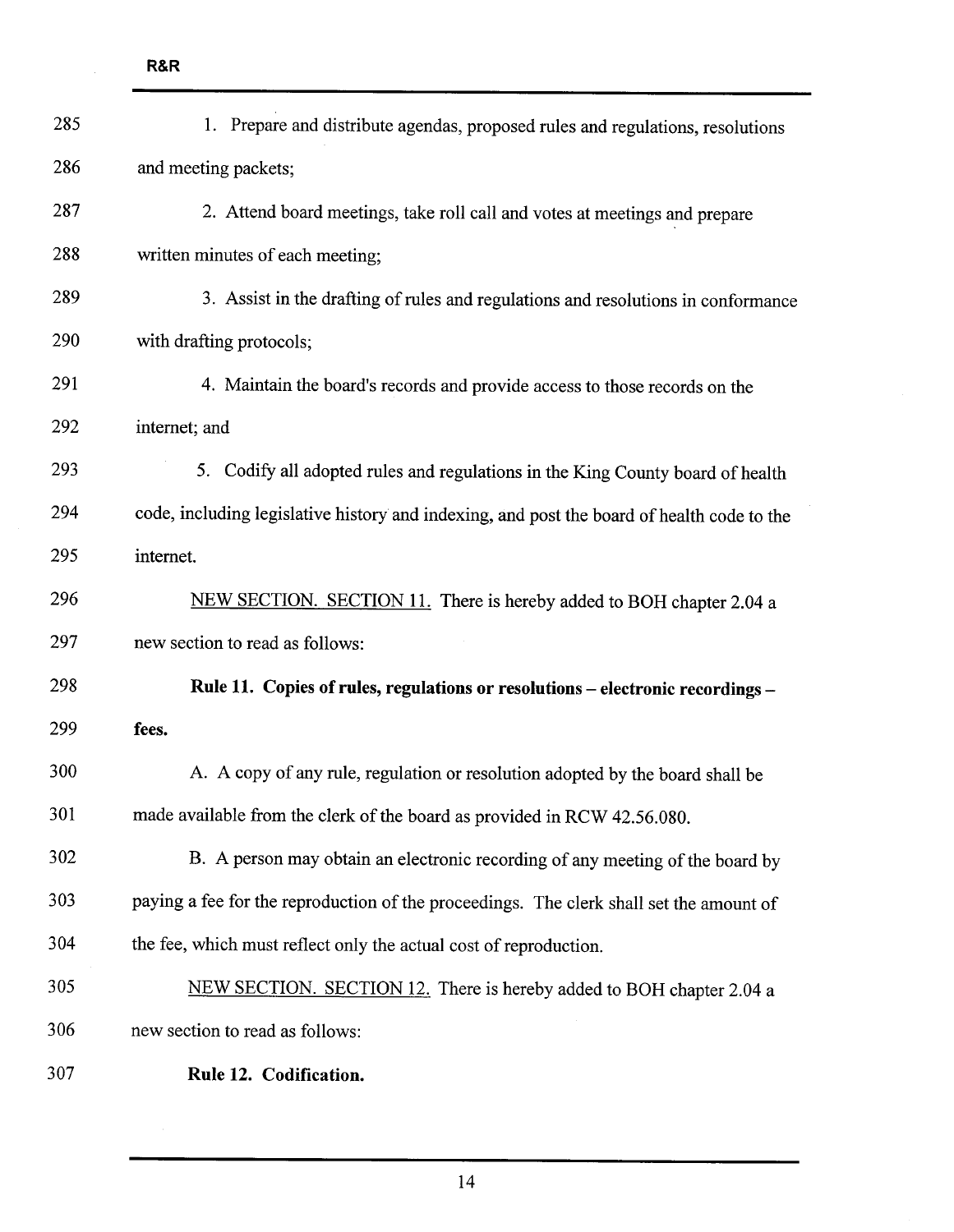| 308 | As often as the board deems necessary, the board through the clerk of the board             |
|-----|---------------------------------------------------------------------------------------------|
| 309 | shall provide for the compilation and codification of all rules and regulations that have   |
| 310 | the force of law and are of a permanent and general nature. The code shall be posted to     |
| 311 | the internet with an index and appropriate notices, citations and annotations.              |
| 312 | NEW SECTION. SECTION 13. There is hereby added to BOH chapter 2.04 a                        |
| 313 | new section to read as follows:                                                             |
| 314 | Rule 13. Ethics.                                                                            |
| 315 | A. All boardmembers shall comply with the provisions of the King County code                |
| 316 | of ethics, K.C.C. chapter 3.04. Boardmembers shall familiarize themselves with the          |
| 317 | content of the ethics code, and in the event they identify any issue of possible concern,   |
| 318 | shall promptly seek advice from the administrative officer for the board, from legal        |
| 319 | counsel or from the board of ethics in the form of an advisory opinion. Within ten days     |
| 320 | of appointment to the board and by April 15 of each year, boardmembers subject to the       |
| 321 | King County board of ethics filing requirements shall file a financial disclosure statement |
| 322 | with the board of ethics. Boardmembers shall also return an acknowledgement of receipt      |
| 323 | of the summary of the code of ethics to the clerk of the board. Boardmembers who are        |
| 324 | elected officials and have already satisfied the requirements of the ethics code or the     |
| 325 | applicable code for their jurisdictions are not required to submit the financial disclosure |
| 326 | statement or to return an acknowledgement of receipt.                                       |
| 327 | B. Any boardmember for whom a conflict of interest arises shall declare the                 |
| 328 | conflict before the board and refrain from discussing or voting on matters in which the     |
| 329 | member has a conflict.                                                                      |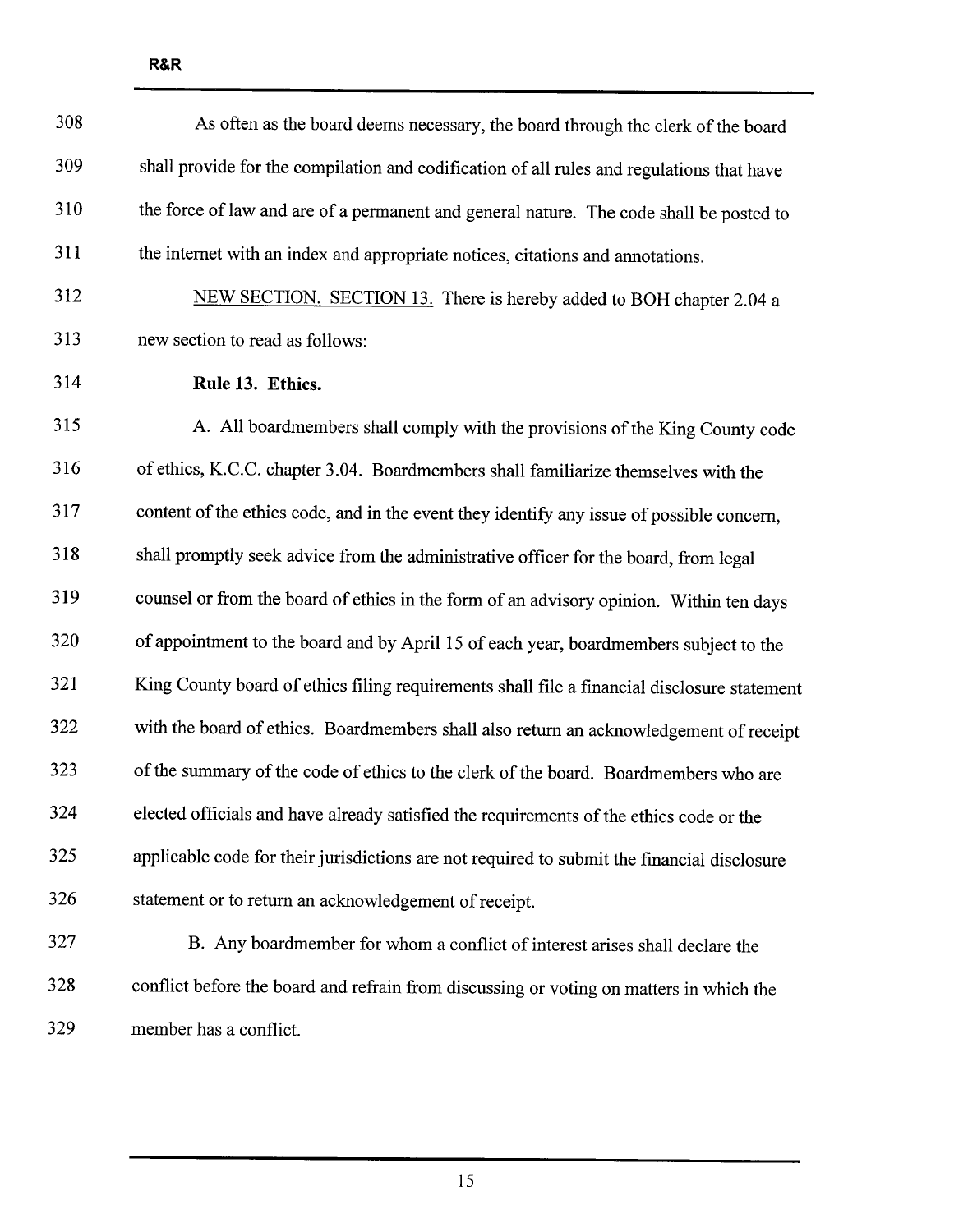| 330 | NEW SECTION. SECTION 14. There is hereby added to BOH chapter 2.04 a                        |
|-----|---------------------------------------------------------------------------------------------|
| 331 | new section to read as follows:                                                             |
| 332 | Rule 14: Legal signature.                                                                   |
| 333 | An official document issued by order of the board must be signed by the chair or            |
| 334 | in his or her absence the vice-chair as provided in Rule 3 and attested by the clerk or the |
| 335 | acting clerk of the board.                                                                  |
| 336 | NEW SECTION. SECTION 15. There is hereby added to BOH chapter 2.04 a                        |
| 337 | new section to read as follows:                                                             |
| 338 | Rule 15. Parliamentary rules.                                                               |
| 339 | The rules of parliamentary practice comprised in the most-recent edition of the             |
| 340 | Scott, Foresman Robert's Rules of Order must be used as a guide to address procedural       |
| 341 | questions to the extent consistent with the standing rules in this chapter.                 |
| 342 | SECTION 16. R&R 1, Amendment Section 1, and BOH 2.04.010, R&R 1,                            |
| 343 | Amendment Section 3, and BOH 2.04.030, R&R 1, Section 10, and BOH 2.04.120, R&R             |
| 344 | 1, Section 11, and BOH 2.04.130, R&R 2, Section 2, and BOH 2.04.150; R&R 2, Section         |
| 345 | 3, and BOH 2.04.160, R&R 2, Section 4, and BOH 2.04.0170 and R&R 2, Section 5, and          |
| 346 | BOH 2.04.180 are each hereby repealed.                                                      |
| 347 | SECTION 17. A. Until January 1, 2011, the health professional members shall                 |
| 348 | serve as appointed by the board on September 18, 2008.                                      |
| 349 | B. For the first term of service established by Section 1 of this rule and regulation       |
| 350 | after the effective date of the rule and regulation, one health professional shall be       |
| 351 | appointed for a term to expire on December 31, 2011, another health professional shall be   |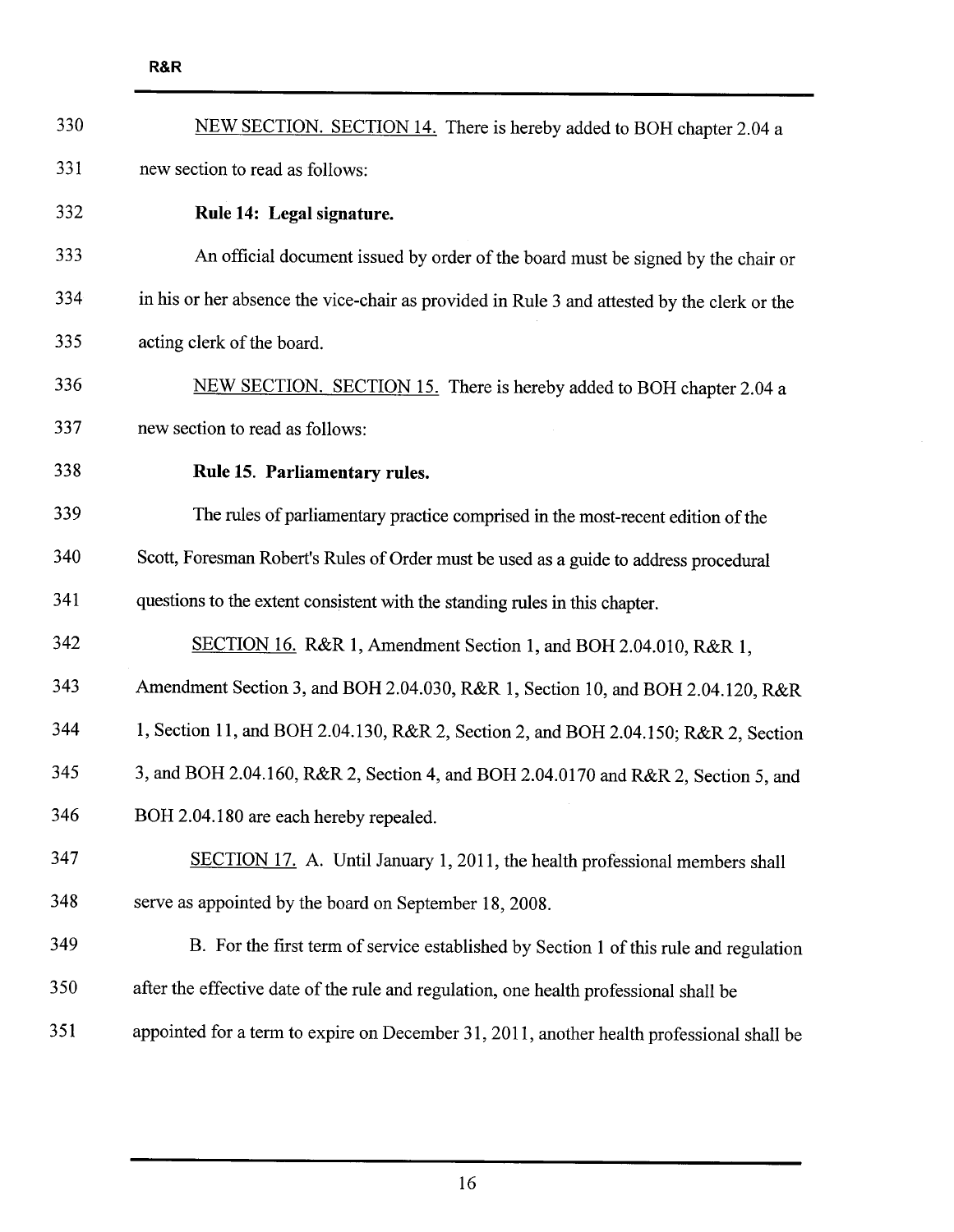| 352 | appointed to a term to expire on December 31, 2012, and another health professional           |
|-----|-----------------------------------------------------------------------------------------------|
| 353 | shall be appointed to a term to expire on December 31, 2013.                                  |
| 354 | C. For continuity on the board, the health professional members serving on the                |
| 355 | board at the time of the effective date of this rule and regulation, or their replacements in |
| 356 | the event of a vacancy prior to January 1, 2011, may be appointed to serve the first terms    |
| 357 | of service established in this section, after which new health professional members must      |
| 358 | be appointed.                                                                                 |
|     |                                                                                               |

 $\mathcal{A}^{\mathcal{A}}$